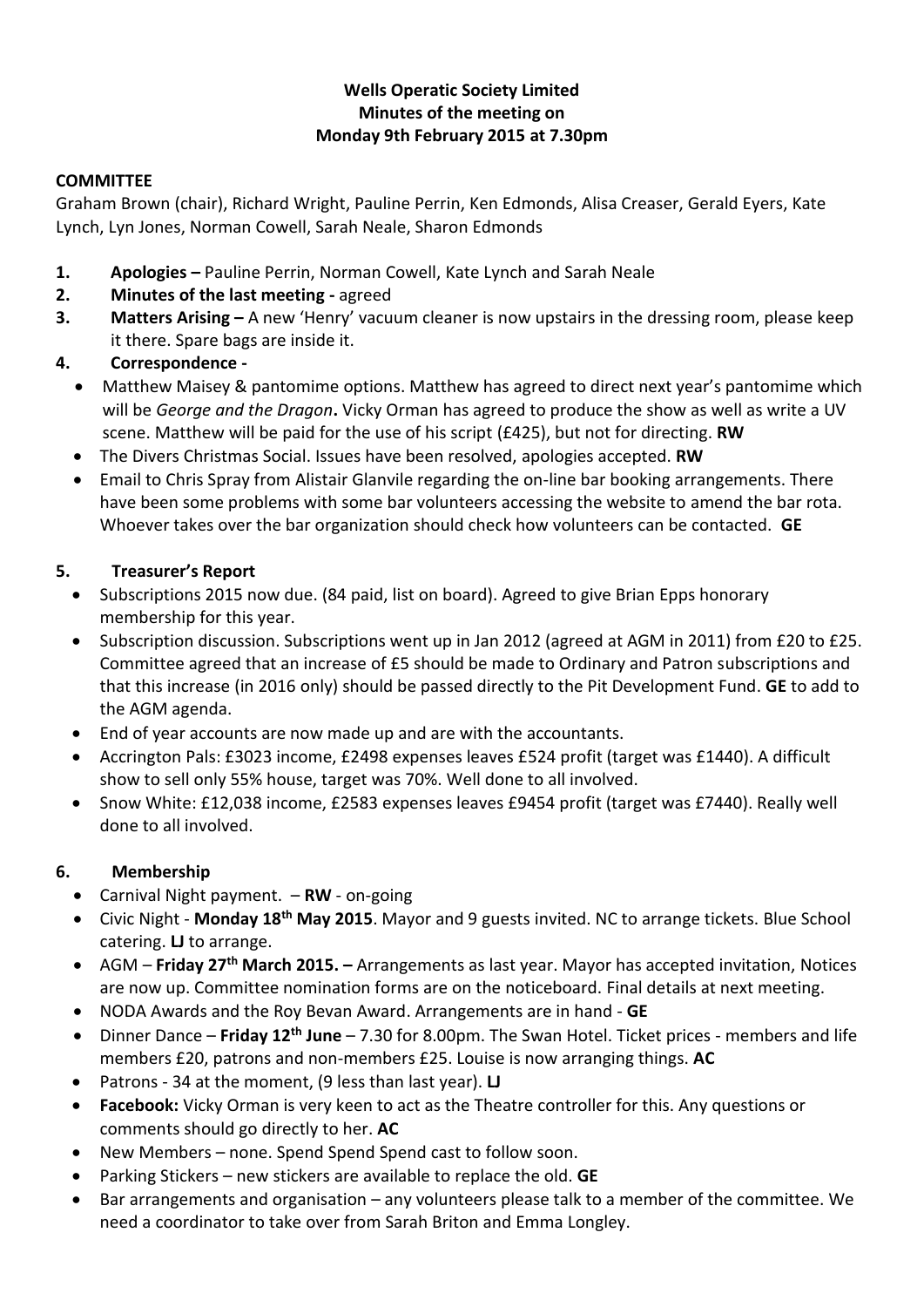• Bar Social nights – Feb 13<sup>th</sup>. The next Social would be the 27<sup>th</sup> March (AGM evening). Then the 24<sup>th</sup> April.

## **7. Publicity**

- a) A monthly 'What's on' list. Committee discussed the difficulty in getting general information out to all members. There are several ways at the moment:-
- The Bar Noticeboard
- The Trifold
- The Website
- The Theatre Facebook page

Introducing another format was seen as more work with little gain. The committee would like to encourage all members and patrons to visit the Theatre regularly to pick up information about what is going on, when and where.

Vicky Orman and Chris Spray are to be added to the minutes circulation list so that event details can be taken and added to Facebook and Website. GE will continue to keep the Noticeboard and Trifold up to date.

b) A notice, visible at the front of the theatre, should direct visitors to our website for 'What's on' information. **GE**

## **8. Theatre Renovations**

- Orchestra Pit Development (including handrail). **KE** has researched some information that indicates the height of the rail need only be 800mm at points that are not at the end of an aisle. This information has been passed to the working group and the Quantity Surveyor. 3 fund raising social events have been identified – a Variety show, a Quiz night and a Classical music night. Details to follow and dates to arrange with **GE**.
- On-going items taken from the **maintenance minutes are –**
	- a. Rear Emergency Exit / passage lighting **GB** Bishops to do this work asap £633 Inc. VAT
	- b. Bar lighting and music system **GB** on-going
	- c. Auditorium seating **KE** has investigated a supplier in Wiltshire. This looks very promising good quality, modular, flexible auditorium seating. He proposes to visit the manufactures and discuss our requirements before inviting them to visit us and produce a quote.
	- d. Wooden beam above the pit is due to be replaced with the steel version. Work by Croscombe Roofing, w/b Feb 9th

## **9. Productions/Trifold/Hire**

- **a) New productions** requests and ideas **AC** will email members asking for show titles and volunteers to direct and produce.
- **b) Long Paws Comedy Club.** The Comedy Club are planning a long weekend of events in the Theatre (May 29-31). This will put a strain on volunteers for the bar. The committee agreed that people from the Comedy Club could serve behind the bar – provided that a Theatre supervisor was with them, and that they had been trained. **GE** to make arrangements.
- **Friday March 20th 2015 Deckchairs** four duologues, licence £90.00 for 1 night, £40.00 spent on scripts, very little other costs. Members and guests can sign up for tickets or ring Doreen, £5.00 per person. Performance in the bar approx. 45 seats. Possibility of doing the Saturday night if there is the demand. Rehearsals Tuesday nights in the bar and Sunday afternoon 15th March, set up the bar on the Thursday night 19th March. (Divers have their AGM and are happy to work around). **GB** - 'low key' lighting and sound run by Pete Ross.
- **May 18th – 23rd 2015** *- Spend Spend Spend,* Director **Brian Epps**, Producer **RW,** MD **- Sheila Ross**, SM **- Catherine Tucker,** Set Design - **Catherine Tucker**, Choreography **– Carol Applegate**, Costumes **– Tina Eyers and Jenny Hailes,** Lighting **- GB,** Sound **- GB,** Props **– Doreen Grant,** Budget – **agreed**, Ticket Price **– £12 & £10**, Rehearsal schedule – **done**